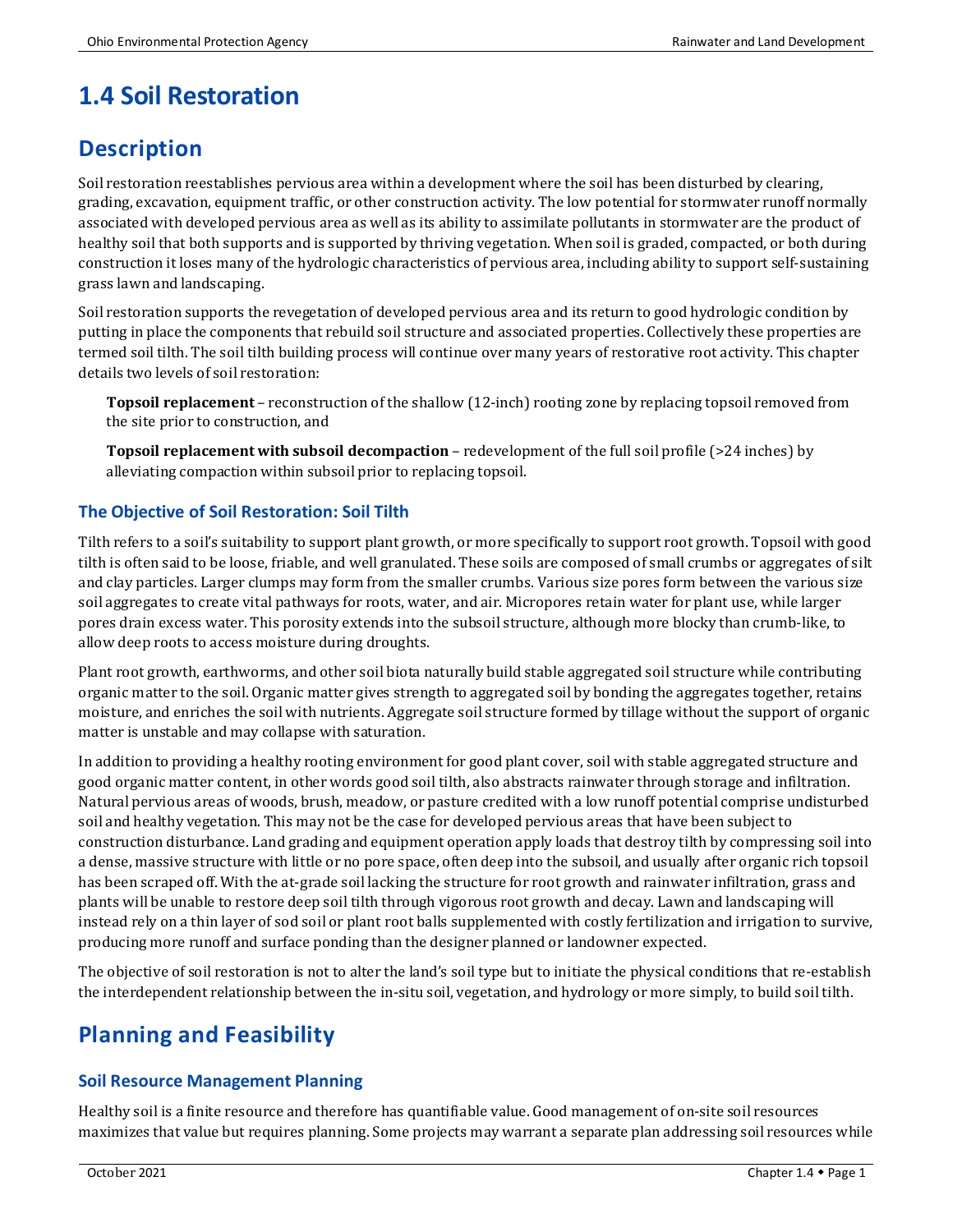the Stormwater Pollution Prevention Plan (SWP3) will work for many, but in all cases it must be integrated into construction plans and documents. The following steps outline the keys to making the best use of on-site soil resources and maximizing their value.

- (1) Inventory the soil resources of a site prior to design. Conduct field studies (soil borings, soil test pits, and percolation tests) in addition to reviewing soil survey publications to determine soil characteristics that may guide design decisions, including how stormwater management will be approached.
- (2) Plan a site layout and set a limit of disturbance (LOD) that preserves high-quality soil in place as much as possible. Identify and specify measures to protect preserved soil in the construction plans.
- (3) Specify topsoil removal where construction documents address clearing and grading. Include the depth of topsoil to be removed, a location to stockpiling topsoil, and temporary stabilization measures for stockpiles.
- (4) Specify measures to limit compaction during construction. This will result in less effort and cost to restore soil function. Limit grading and earthmoving operations to low soil moisture conditions; moisture lubricates soil particles such that compaction increases as soil approaches field capacity. Require traffic control measures to limit soil compaction from equipment movement to locations that will eventually be paved and may benefit from compaction.
- (5) In the grading and landscaping plans, specify restoration methods described in this chapter for disturbed soil. Include instructions to quickly establish a permanent vegetative cover. Require a temporary vegetative cover where necessary.
- (6) Specify and quantify the materials (for example, compost) necessary to complete the work and incorporate them into the overall materials list and bid documents for cost planning.

#### **Soil Preservation**

Stable aggregated soil forms over hundreds or thousands of years through weathering, freeze-thaw cycles, and the action of plant roots and other organisms that simply cannot be replicated by restoration work. Preserving soil in place by protecting it from construction disturbance preserves the extensive hydrologic function (for example, retention and infiltration of rainwater for ground water recharge and stream base flow) that naturally built soil provides, which will often result in better overall site drainage.

Preserve soil by clearly showing the LOD both in the construction documents and physically at the site. Specify highly visible LOD barriers and signs be in place prior to site clearing and throughout construction. Protect the roots of all existing trees or wooded areas to be kept with fence placed a distance equal to 1.5 times the radius of the drip line.

#### **Estimating Runoff from Construction Compacted Soils**

Designers must consider the post-construction soil condition of pervious areas to accurately estimate runoff volumes and peak discharge rates to be managed by stormwater infrastructure, including water quality treatment practices. This is particularly important for subdivisions and other developments with a higher proportion of pervious area.

Hydrologic models for estimating runoff assign values to pervious area that may not fully reflect the impact of construction disturbance. For example, composite curve numbers (CN) reported in TR-55 assume urban pervious area is "equivalent to open space in good hydrologic condition" which correlates to "lightly or only occasionally grazed pasture" (USDA, 1986). Studies show this assumption of minor soil disturbance may significantly underpredict runoff volumes and rates from soil subject to construction grading and compaction. Appendix 2.A.5 presents a method to

account for construction disturbance by adjusting the Hydrologic Soil Group used to develop the CN.

Similarly, the volumetric runoff coefficient (Rv) equation  $[Rv = 0.05 \times 0.9(i)]$ used to calculate the water quality volume assigns a minimal runoff coefficient of 0.05 to pervious drainage area. This value also may not fully reflect the negative impact of construction grading and compaction. Table 1.4.1 lists formulas for Rv that better represent graded and/or compacted urban pervious area for designers to consider.

#### **Table 1.4.1 Rv Formula Where Pervious Area is Disturbed Soil (from Battiata)**

| Hydrologic Soil Group                    | Rv Formula                 |
|------------------------------------------|----------------------------|
|                                          | $Rv = 0.15 \times 0.9$ (i) |
|                                          | $Rv = 0.20 \times 0.9$ (i) |
|                                          | $Rv = 0.22 \times 0.9$ (i) |
|                                          | $Rv = 0.25 \times 0.9$ (i) |
| i equals the impervious ratio or percent |                            |
| impervious divided by 100                |                            |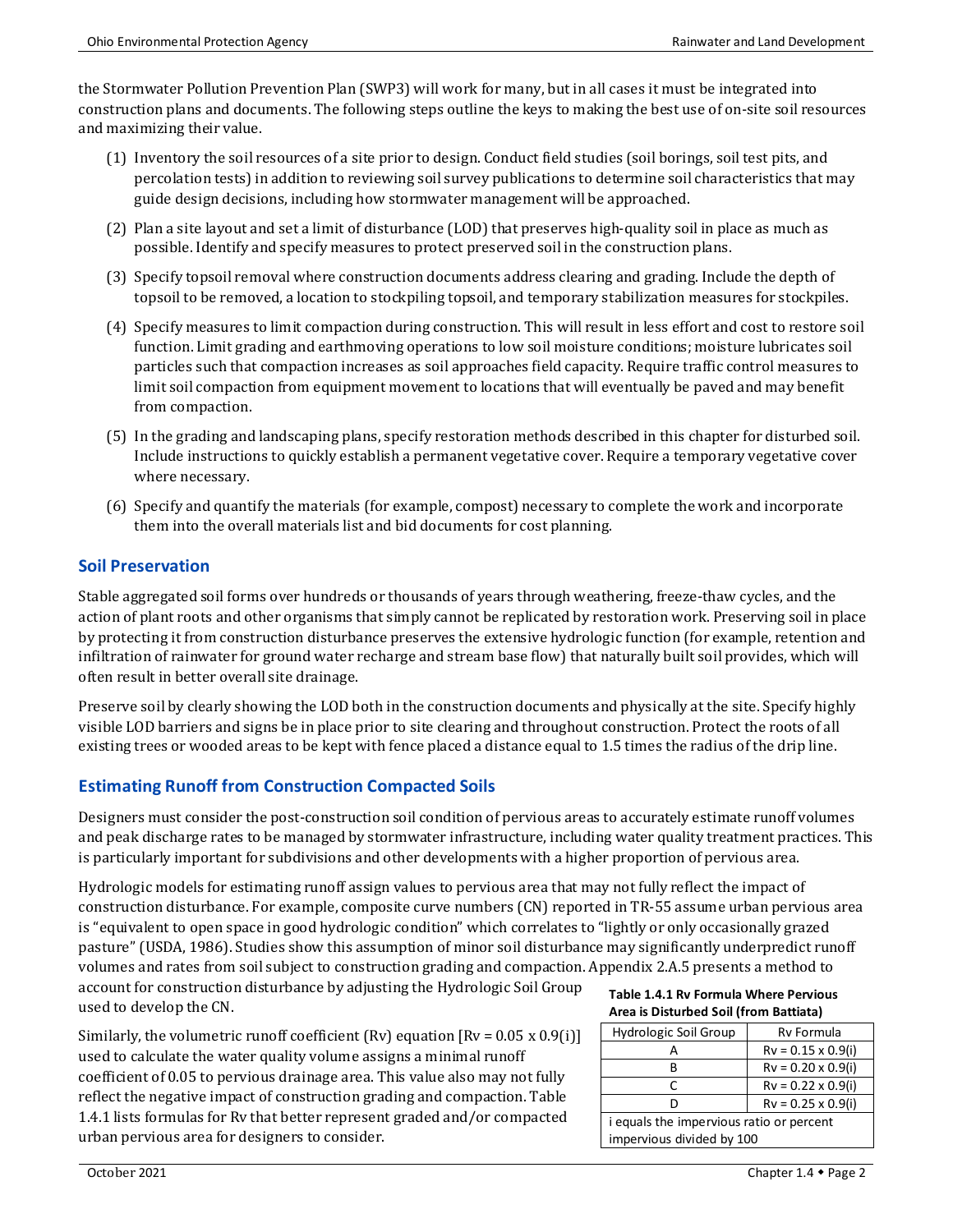#### **Soil Restoration Timing**

The timing of soil restoration is critical to long-term success. Efforts to restore soil structure will be immediately undone if restored soil remains subject to compaction by construction activity or to erosion due to lack of vegetative cover. Plan in a construction schedule to conduct soil restoration work

- after the area will be fully protected from further disturbance throughout construction,
- under soil moisture conditions sufficient to ease tillage, but not excessively wet, and
- when seeding or planting will immediately follow during ideal conditions that ensure rapid establishment (March 15 through June 1 or August 1 through October 15).

Soil restoration in medium or high-density residential developments is best applied to larger contiguous areas along the perimeter or common greenspace that will not be subject to disturbance by later home construction (lot grading, building trades' vehicles and equipment, etc.). Consider reserving a topsoil stockpile for the builder or homeowner to restore soil on individual lots after the home is built.

## **Design Criteria - Topsoil Replacement**

Topsoil replacement develops a dense vegetative cover with a 12-inch deep rooting zone of loamy topsoil over uncompacted subsoil. Use topsoil replacement on any planned pervious area within a development:

- where strictly surficial compaction has occurred due to light construction disturbance,
- where subsoiling is not possible (for example, small or non-contiguous areas, over buried utilities, shallow bedrock, etc.), and/or
- to construct a post-construction stormwater management practice (for example, grass filter strip, etc.) on graded or disturbed soil.

Replacing topsoil on steep slopes may require measures to prevent slippage and erosion, including a permanent cover of deep-rooted vegetation.

A performance specification may result in adequate topsoil replacement, but the current lack of contractor experience with soil restoration work may merit a prescriptive specification.

#### **Performance Specification**

The final soil profile to a depth of 12 inches must have penetration resistance less than 200 psi (1.4 MPa) as measured by a cone penetrometer inserted at 0.8 in/s (2 cm/s) under normal soil moisture. The firmed upper eight inches or deeper must meet the specifications listed in Table 1.4.2 for restored topsoil. Perform at least one soil quality and penetration test per 10,000 square feet of restored soil.

| <b>USDA Soil Texture Classification</b> | Loam, silt loam or sandy loam                                      |
|-----------------------------------------|--------------------------------------------------------------------|
| <b>Clay Content</b>                     | less than 25%                                                      |
| <b>Organic Matter Content</b>           | greater than 5 percent by weight as determined by loss-on-ignition |
|                                         | or equivalent test                                                 |
| рH                                      | 6.0 to 8.0, or shall match pH of the subsoil                       |
| Dry Bulk Density (Settled)              | $g/cm^3$ (lb/ft <sup>3</sup> )                                     |
| - Silt Loam                             | 1.20 to 1.35 (75.0 - 85.0)                                         |
| - Loam                                  | 1.25 to 1.40 (78.0 - 87.5)                                         |
| - Sandy Loam                            | 1.30 to 1.45 (81.0 - 90.5)                                         |

#### **Table 1.4.2 Restored Topsoil Specifications**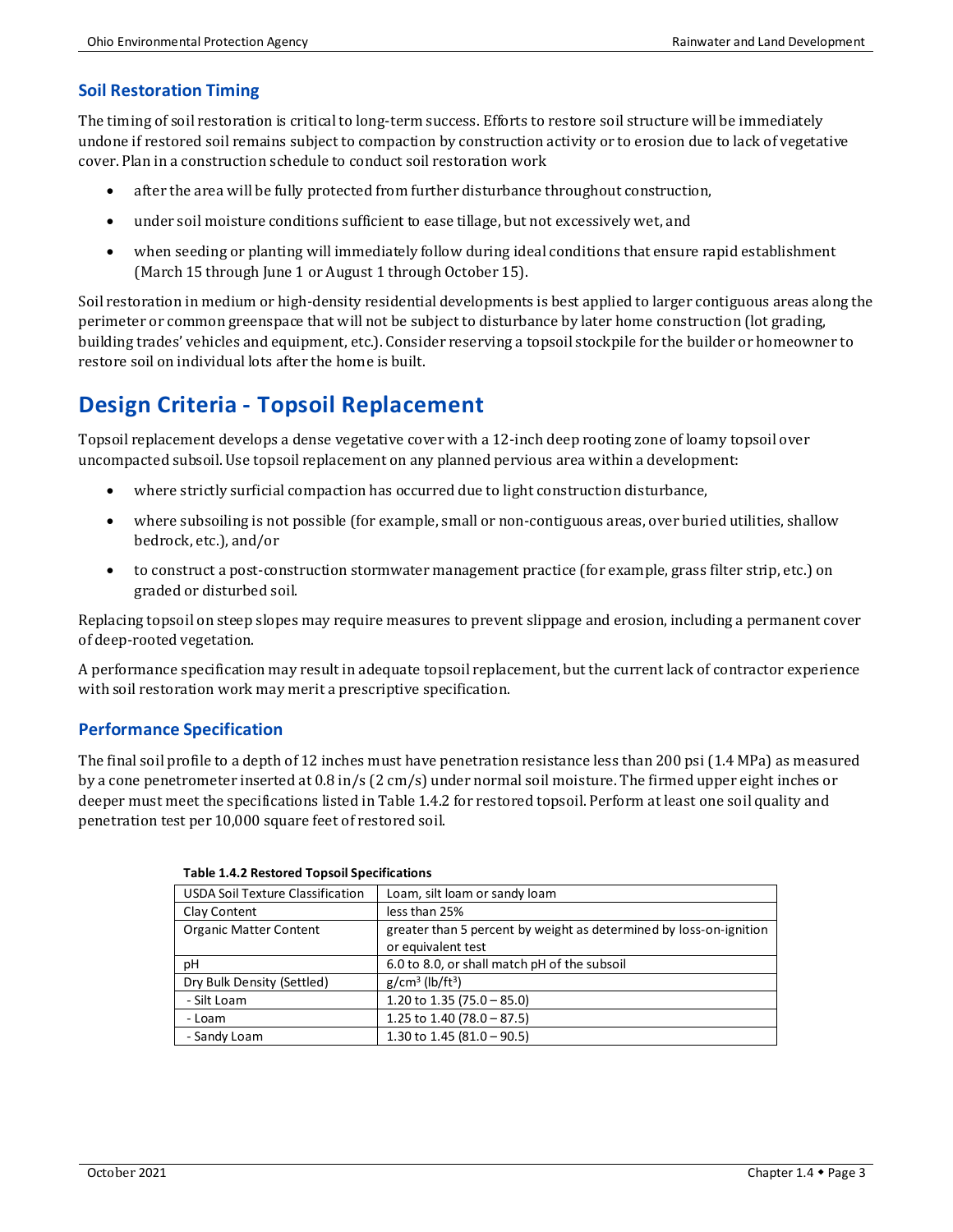### **Construction Sequence for Topsoil Replacement**

- (1) Prior to grading, remove in-situ topsoil to the depth specified in the construction plans. Avoid over-excavation that mixes heavy subsoil with the excavated topsoil. Reserve the removed topsoil in a stockpile location shown on the construction plans where it will not interfere with construction activity and is distanced from surface waters. Install sediment control measures around the topsoil stockpile and, if construction will extend beyond 21 days, temporarily seed or cover the stockpile.
- (2) When the area to be restored can be protected from further disturbance but before replacing the stockpiled topsoil, loosen the at-grade soil to a depth of six inches with at least two perpendicular passes of a chisel plow or ripper attachment. This step is critical. Placing topsoil directly onto smooth graded soil can stratify the soil, creating a perched saturation zone in the topsoil. This condition will stress vegetation and may result in excessive surface ponding. Tillage opens the graded soil so that water will drain through the full soil profile. Additionally, it roughens the at-grade soil to prevent the replaced topsoil from slipping. Locate underground utilities and the root zone of preserved trees prior to tilling.
- (3) Spread topsoil to a minimum total depth of six inches over the loose subsoil using lightweight, tracked equipment. To achieve the desired organic matter content, amend the replaced topsoil. Place a one-inch (three cubic yard per 1,000 square feet) layer of compost (see specification) over the topsoil and rototill to a depth of six to eight inches until fully mixed. The final surface may be lightly firmed or leveled as necessary to achieve grade and a proper seed bed. A spading machine (discussed below) may be more effective at loosening and mixing soil in less passes combining steps 2 and 3.
- (4) Immediately seed or plant the restored area with vegetation appropriate for its land use, the regional climate, and local site conditions (for example, full or partial sun). Reference chapter 7 for guidance on stabilizing soil with permanent vegetation. Use biodegradable erosion control blankets or mulch to protect the bare soil from erosion and ensure rapid seed germination. A vegetative cover is considered established when both (1) plants can no longer be pulled free from the soil by hand; and (2) 90 percent cover is achieved. Install sediment control measures such as silt fence on the restored area as necessary.



**Figure 1.4.1 Illustration of Topsoil Replacement Steps: a) Original Soil Profile; b) Disturbed Subsoil After Removing Topsoil; c) Loosened In-Situ Subsoil; d) Final Grade Achieved with Topsoil Replaced and Stabilized with Grass**

#### **Spading Machine**

An articulating spading machine may be a more efficient and effective tillage implement for replacing topsoil. Spading machines demand less pulling horsepower than other implements but do require a power take off (PTO) shaft. The action of an appropriately sized spading machine can loosen and mix soil, combining steps 2 and 3 above. A rotary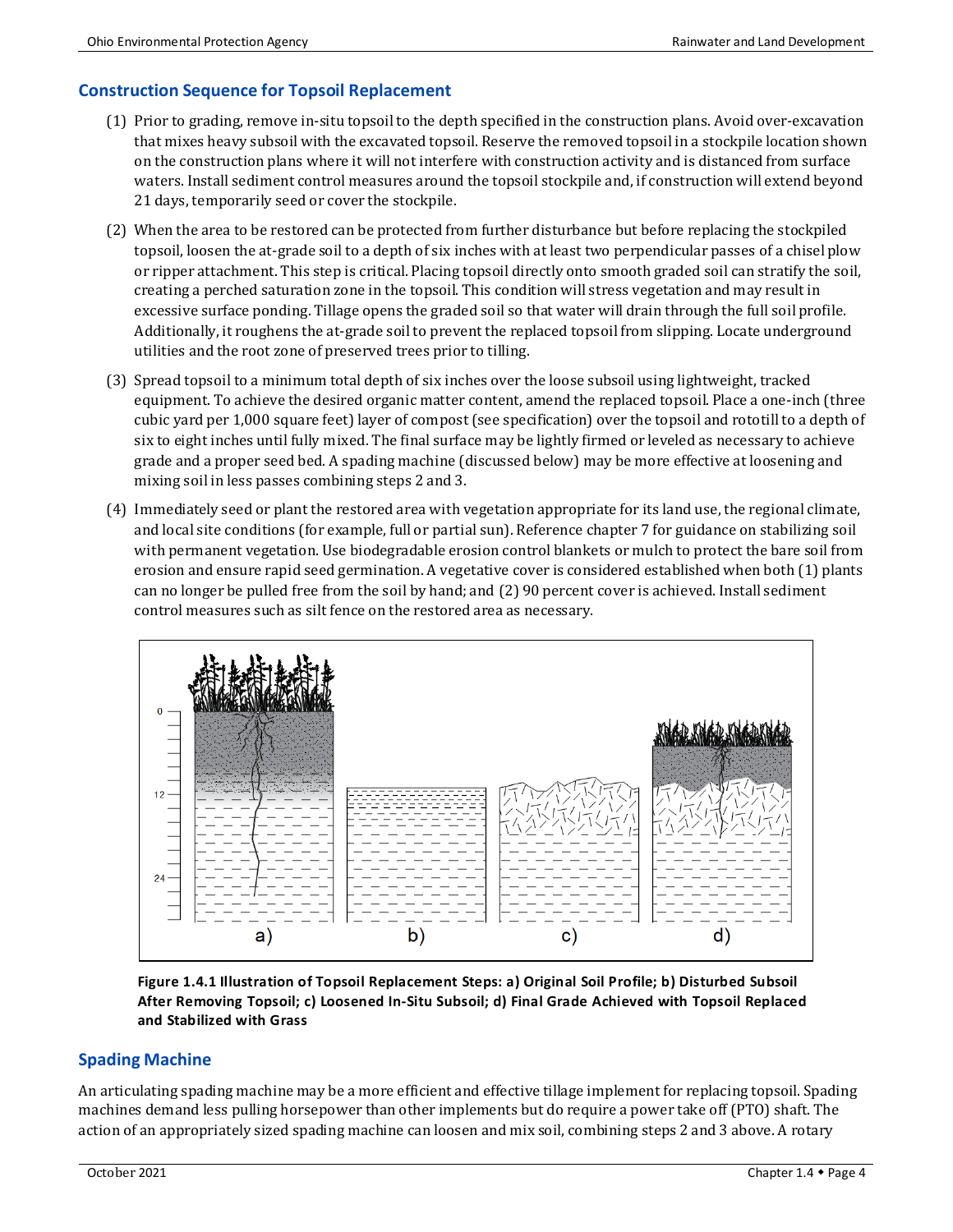spading machine is not recommended due to potential soil inversion as well as smearing at the plow line.

#### **In-situ Topsoil**

Topsoil, the A soil horizon in soil science terms, is the upper layer of loose and crumbly mineral soil where plants concentrate most of their roots. Topsoil is darker than the lower subsoil horizons due to the accumulation of humified organic matter within the mineral soil. All topsoil is not the same. Because topsoil forms from the parent subsoil below, characteristics such as clay content and pH may differ from location to location in the same way soil types and profiles vary. The depth of topsoil can vary from less than four inches in weakly formed or disturbed (farmed) soil to greater than 12 inches in the highest-quality soil.

Soil survey publications offer general guidance on typical topsoil depth by soil type. However, farming practices and other pre-construction disturbance could substantially reduce the depth or alter the quality of topsoil reported. A qualified person should conduct a field assessment to 1) locate high-quality topsoil to preserve in place and 2) decide the depths and areas of in-situ topsoil available to remove and reserve for soil restoration.

#### **Compost Specification**

Amending soil with composted organic material improves soil drainage and supplies nutrients for soil organisms and plants until the cycle of growth and decomposition can naturally build soil organic matter.

The term compost is often applied to a range of organic material so it must be specified in detail in the construction plans. **Compost used as a soil amendment shall be very mature and stable.** It shall be well aged, no longer resembling the parent material. Immature compost may contain phytotoxic compounds that inhibit plant growth and may leach nutrients. Compost shall be free of objectionable odors or content. Raw manure shall not be substituted as compost. Table 1.4.3 defines a material specification for compost as a soil amendment. The product shall be certified through the U.S. Composting Council's Seal of Testing Assurance Program and originate from an Ohio EPA Class IV composting facility.

| Gradation                                                                                | 100% passing 1/2 inch screen                                                                                                  |
|------------------------------------------------------------------------------------------|-------------------------------------------------------------------------------------------------------------------------------|
| <b>Organic Matter Content</b>                                                            | 30 to 65 percent (dry weight basis)                                                                                           |
| <b>Moisture Content</b>                                                                  | 30 to 60 percent (wet weight basis)                                                                                           |
| pH                                                                                       | 5.5 to 8.5                                                                                                                    |
| Maturity                                                                                 | Greater than 80 percent seed emergence and seed vigor relative to<br>positive control or Solvita® Index Value between 7 and 8 |
| Stability                                                                                | Less than 8 mg CO2-C/g-OM/day                                                                                                 |
| Carbon to Nitrogen Ratio                                                                 | Less than 25:1                                                                                                                |
| Soluble Salt Content                                                                     | Less than 10 mmhos/cm                                                                                                         |
| <b>Chemical Contaminants</b>                                                             | Meet or exceed US EPA Class A standard, 40 CFR §503.13, Tables 1 and 3<br>levels                                              |
| Biological Contaminants (seeds, pathogens)                                               | Meet or exceed US EPA Class A standards, 40 CFR §503.32(a) levels                                                             |
| Physical Contaminants (plastic, concrete,<br>ceramics, metal, and other inert materials) | Less than 1 percent (dry weight basis)                                                                                        |

#### **Table 1.4.3 Material Specification for Organic Compost as a Soil Amendment**

## **Design Criteria - Topsoil Replacement with Subsoil Decompaction**

Compaction associated with construction activity can extend 12 to 24 inches or more below the soil surface. The lack of natural restorative processes (for example, freeze/thaw cycle, root growth) at this depth can result in a permanent loss in hydraulic function that is not easy to restore. Subsoiling (also referred to as ripping or deep tillage) can alleviate deep compaction. Subsoiling in conjunction with topsoil replacement restores hydraulic function to the full soil profile. Use topsoil replacement with subsoil decompaction:

- on graded or compacted pervious areas in the development,
- to redevelop pervious area on soil that previously supported pavement or structures, and/or
- to construct a post-construction stormwater management practice (grass filter strip, etc.) on graded or disturbed soil.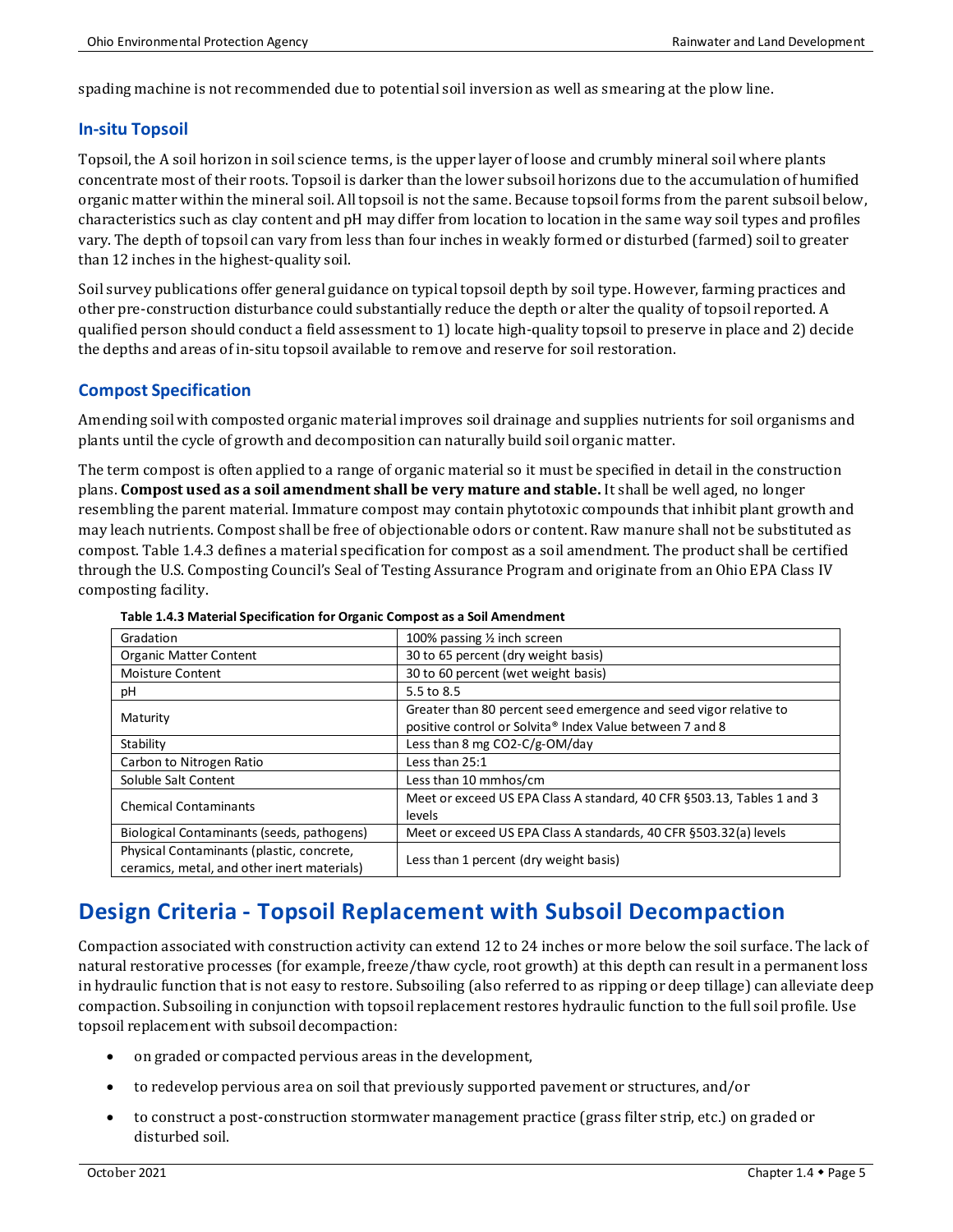#### **Soil Conditions for Subsoiling**

Subsoiling increases rooting depth and soil drainage by applying an upward force that shatters the compacted soil above it. Soil must be dry through the subsoiling depth to ensure the implement fractures the soil rather than compresses it. The travel speed affects the performance and should be evaluated and adjusted as the work proceeds.

#### **Subsoiling Implements**

Use a commercially manufactured solid-shank subsoiler with winged tips designed to fracture the soil laterally and vertically to a depth of at least 24 inches. Common tillage tools (disk, chisel plow, etc.) are too short and not built to be pulled through densely compacted soil. Either a heavy-duty, agricultural grade subsoiler with in-line shanks or a multi-shank ripper with winged tips affixed to a large bulldozer is recommended. Agricultural paraplows and V-rippers may be effective if they have sufficient depth. Shank spacing will depend upon the type of implement used but should not exceed one and a half (1.5) times the working depth.



**Figure 1.4.2 Shanks on a Subsoiler (from NRCS)**

### **Depth**

The subsoiler shanks work by lifting soil and should reach just below the depth of compaction. Subsoil to a minimum depth of 18 inches below the surface. Deeper tillage may be necessary if post-grading field tests (penetrometer or borings) indicate compaction exceeds 18 inches.



**Figure 1.4.3 Illustration of Topsoil Replacement with Subsoil Decompaction Steps: a) Original Soil Profile; b) Compacted Subsoil After Removing Topsoil; c) Decompaction by Subsoiling; d) Loosened In-Situ Subsoil; e) Final Grade Achieved with Topsoil Replaced and Stabilized with Grass**

#### **Construction Sequence for Topsoil Replacement with Subsoil Decompaction**

Accomplish topsoil replacement with decompaction through the following steps.

(1) Prior to grading, remove in-situ topsoil to the depth specified in the construction plans. Avoid over-excavation that mixes heavy subsoil with the excavated topsoil. Reserve the removed topsoil in a stockpile location shown on the construction plans where it will not interfere with construction activity and is distanced from surface waters. Install sediment control measures around the topsoil stockpile and, if construction will extend beyond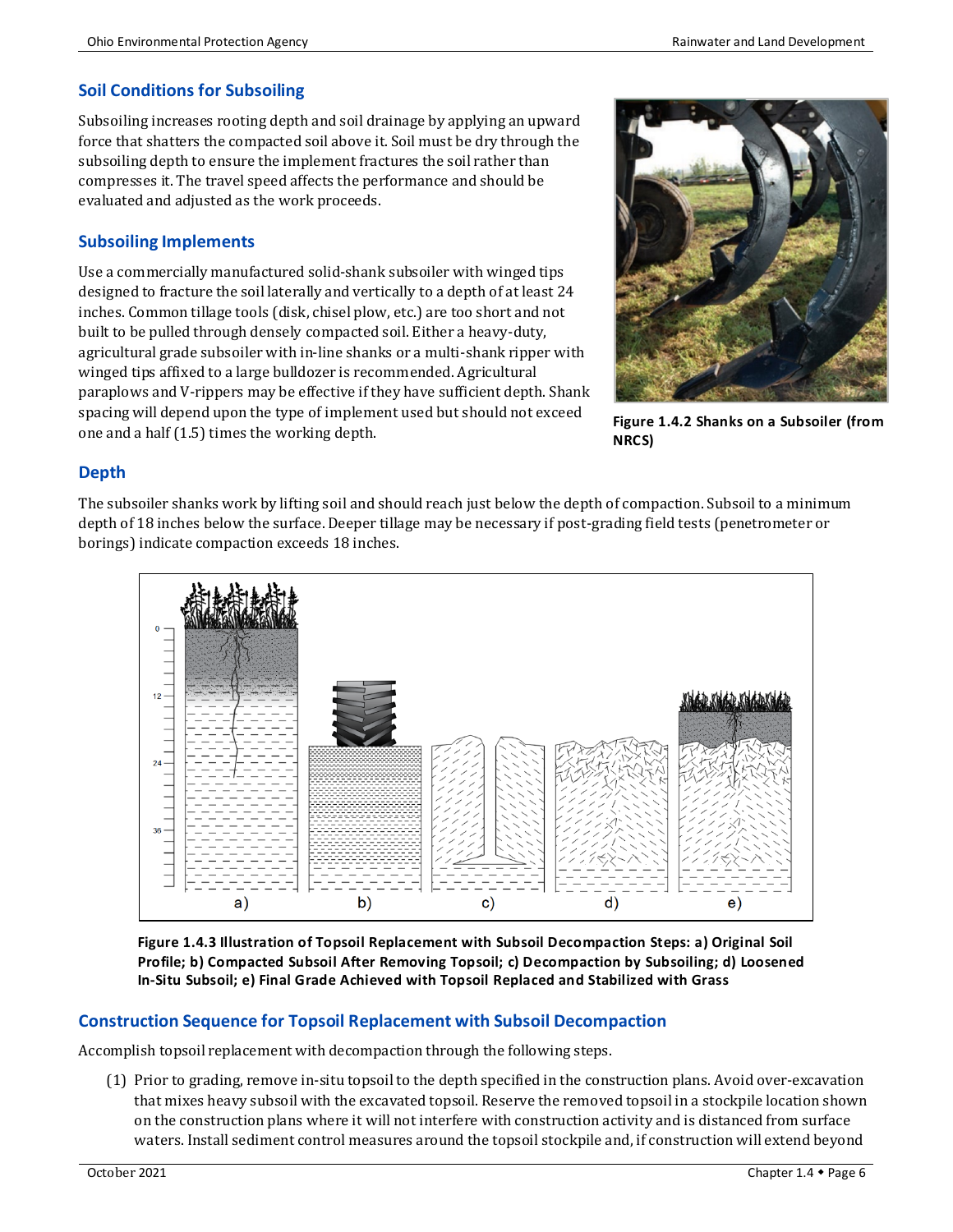21 days, temporarily seed or cover the stockpile.

- (2) When the area to be restored can be protected from further disturbance but before replacing the stockpiled topsoil, shatter the soil to a minimum depth of 18 inches with a subsoiler implement. Form a two-dimensional grid of deep-ripped channels with one of the directions following the contour. For slopes steeper than 4:1, a single subsoiling pass along the contour is recommended. Locate underground utilities and the root zone of preserved trees prior to subsoiling.
- (3) Loosen the at-grade soil to a depth of six inches with at least two perpendicular passes of a chisel plow or ripper attachment. This step is critical. Placing topsoil directly onto smooth graded soil can stratify the soil, creating a perched saturation zone in the topsoil. This condition will stress vegetation and may result in excessive surface ponding. Tillage opens the graded soil so that water will drain through the full soil profile. Additionally, it roughens the at-grade soil to prevent the replaced topsoil from slipping.
- (4) Spread topsoil to a minimum total depth of six inches over the loose subsoil using lightweight, tracked equipment. To achieve the desired organic matter content, amend the replaced topsoil. Place a one-inch (three cubic yard per 1,000 square feet) layer of compost (see specification) over the topsoil and rototill to a depth of six to eight inches until fully mixed. The final surface may be lightly firmed or leveled as necessary to achieve grade and a proper seed bed. A spading machine may be more effective at loosening and mixing soil in less passes combining steps 3 and 4.
- (5) Immediately seed or plant the restored area with vegetation appropriate for its land use, the regional climate, and local site conditions (for example, full or partial sun). Reference chapter 7 for guidance on stabilizing soil with permanent vegetation. Use biodegradable erosion control blankets or mulch to protect the bare soil from erosion and ensure rapid seed germination. A vegetative cover is considered established when both (1) plants can no longer be pulled free from the soil by hand; and (2) 90 percent cover is achieved. Install sediment control measures such as silt fence on the restored area as necessary.

### **References**

American Society of Agricultural and Biological Engineers. 1999 (Revised 2013). Soil Cone Penetrometer. Standard S313.3. St. Joseph, MI.

Battiata, J., K, Collins, D. Hirschman, and G. Hoffman. 2010. The Runoff Reduction Method. In Journal of Contemporary Water Research & Education, Issue 146, pages 11-21, December 2010. Universities Council on Water Resources. Carbondale, IL.

Boggs. J. 2016. Soil Basics. Ohio State University Extension. Unpublished.

Chollak, T. and P. Rosenfeld. 1998. Guidelines for Landscaping with Compost-Amended Soils. Prepared for City of Redmond Public Works. Redmond, WA.

Day, Susan. Soil Rebuilding Specification. Accessed January 31, 2021, https://www.urbanforestry.frec.vt.edu/SRES.

Duiker, S. 2004. Avoiding Soil Compaction. Penn State University College of Agricultural Sciences Agricultural Research and Cooperative Extension. University Park, PA.

Hanks, D. and A. Lewandowski. 2003. Protecting Urban Soil Quality: Examples for Landscape Codes and Specifications. Natural Resources Conservation Service, U.S. Department of Agriculture.

Invest Northern Ireland. Prevent Soil Damage During Construction Guide. Accessed January 26, 2021, https://www.nibusinessinfo.co.uk/content/prevent-soil-damage-during-construction-projects.

Iowa. 2016. Iowa Stormwater Management Manual Chapter 5, Section 6 Soil Quality Management and Restoration. Iowa Department of Natural Resources, Des Moines, IA.

Kees, G. 2008. Using subsoiling to reduce soil compaction. Tech. Rep. 0834–2828–MTDC. U.S. Department of Agriculture, Forest Service, Missoula Technology and Development Center. Missoula, MT.

Lacey, J. 2008. Deep-ripping and Decompaction. Division of Water, New York State Department of Environmental Conservation, Division of Water.